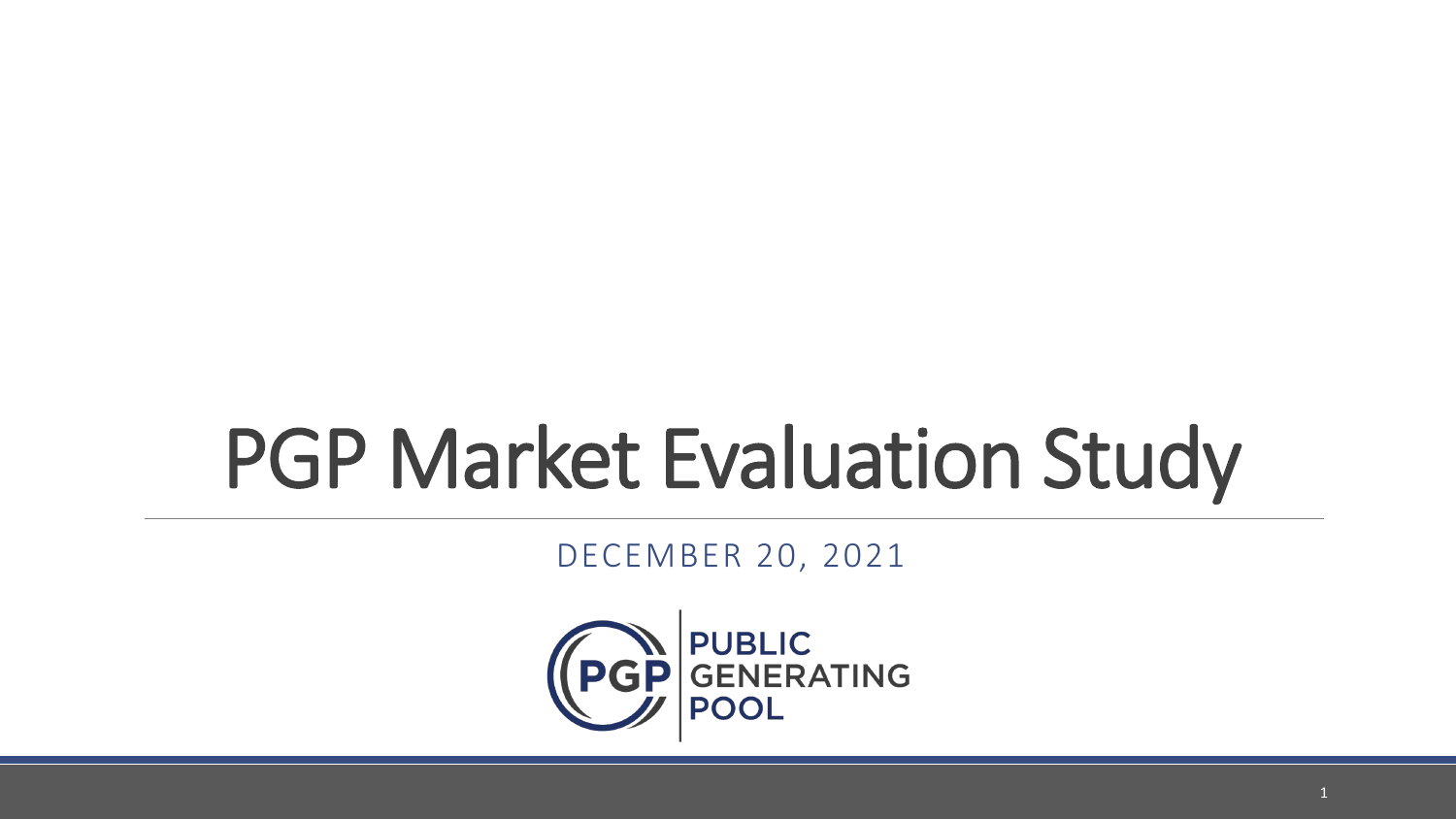# Organized Market Drivers

- Many utilities, both investor-owned and publicly-owned, see organized markets as necessary to help achieve state energy policy goals
- Majority of FERC Commissioners and FERC Chair are supportive of expanded organized markets for efficiency and reliability in the West but support Western development of its markets
- Environmental organizations and large consumers are supportive of organized markets to support renewable integration.
- Independent Power Producers are interested in organized markets to enable better transmission access
- Colorado and Nevada have passed legislation requiring the investor-owned utilities in their states to be in an RTO by 2030

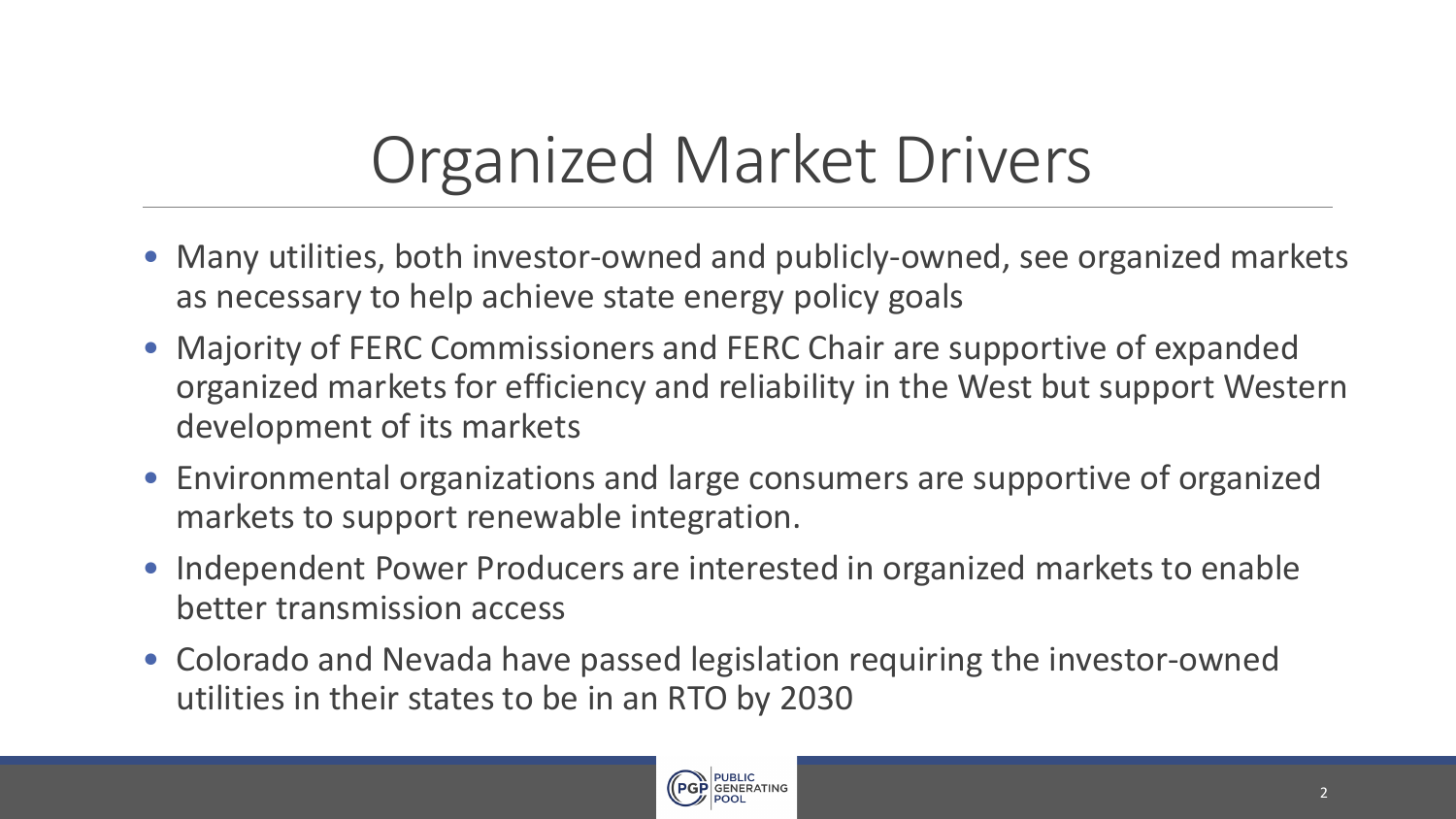### Market Functions

| <b>Shared Transmission Planning</b>         | • Single entity develops plan for reliability of the bulk electric<br>system                                                           |  |  |  |  |
|---------------------------------------------|----------------------------------------------------------------------------------------------------------------------------------------|--|--|--|--|
| <b>Single Transmission Service Provider</b> | • Single entity develops and administers transmission tariff and<br>provides transmission service                                      |  |  |  |  |
| <b>Single Transmission Operator</b>         | • Single entity responsible for reliability and operation of<br>transmission system                                                    |  |  |  |  |
| <b>Single Balancing Authority Area</b>      | • Single entity maintains load interchange-generation balancing and<br>interconnection frequency in real-time                          |  |  |  |  |
| <b>Common Resource Adequacy Standard</b>    | • Single entity develops, implements and manages a commonly<br>applied resource adequacy standard                                      |  |  |  |  |
| <b>Market Operator</b>                      | • Single entity manages tariff, operation of security constrained<br>dispatch model & commercial interfaces with reliability functions |  |  |  |  |

**RTO Functions**

**RTO Functions** 

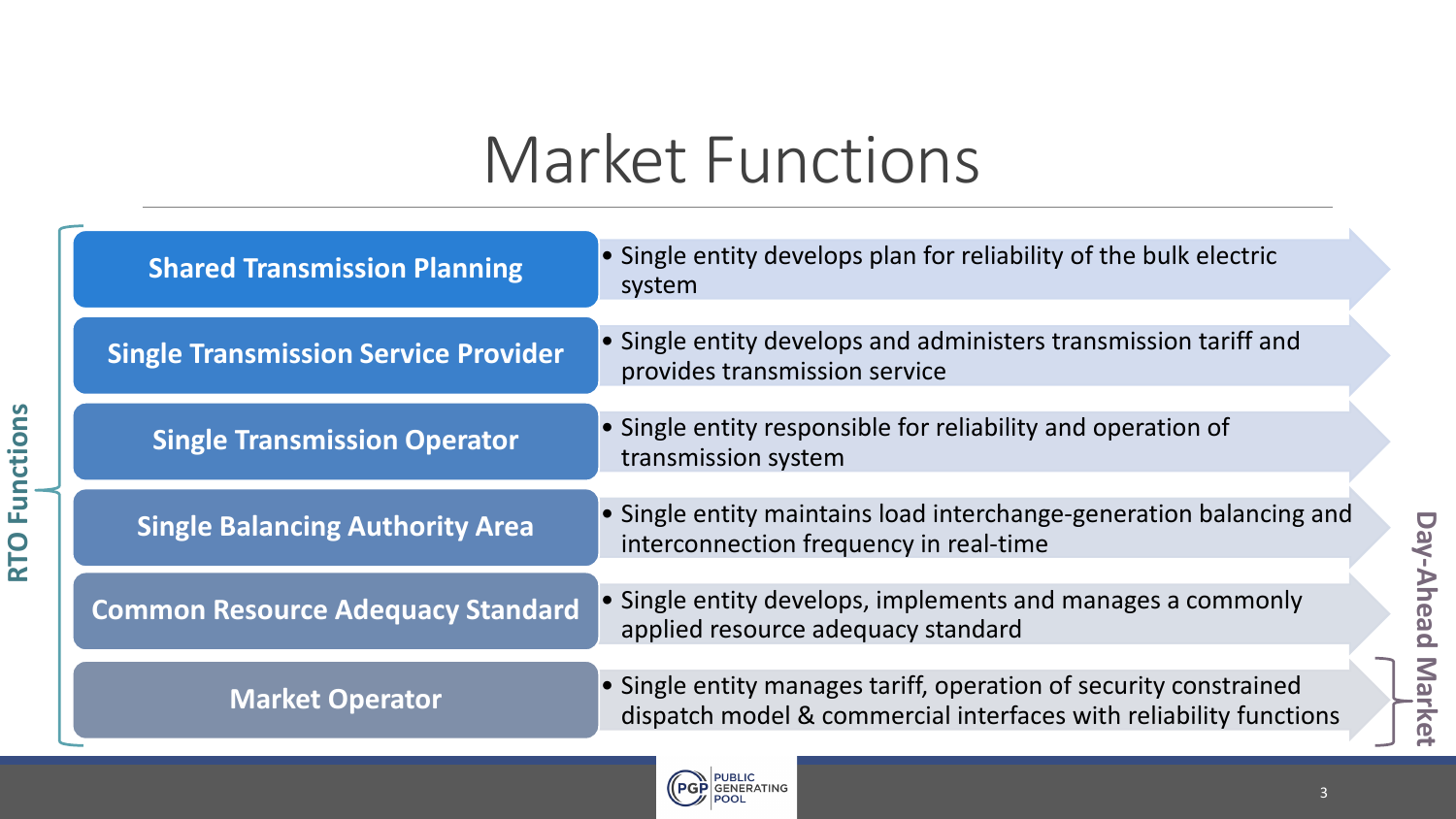### 2021 State-Led Market Study

- Study developed for 11 western state policy leaders and regulators
- Gross benefits will be reduced by 10% 25% for administrative costs



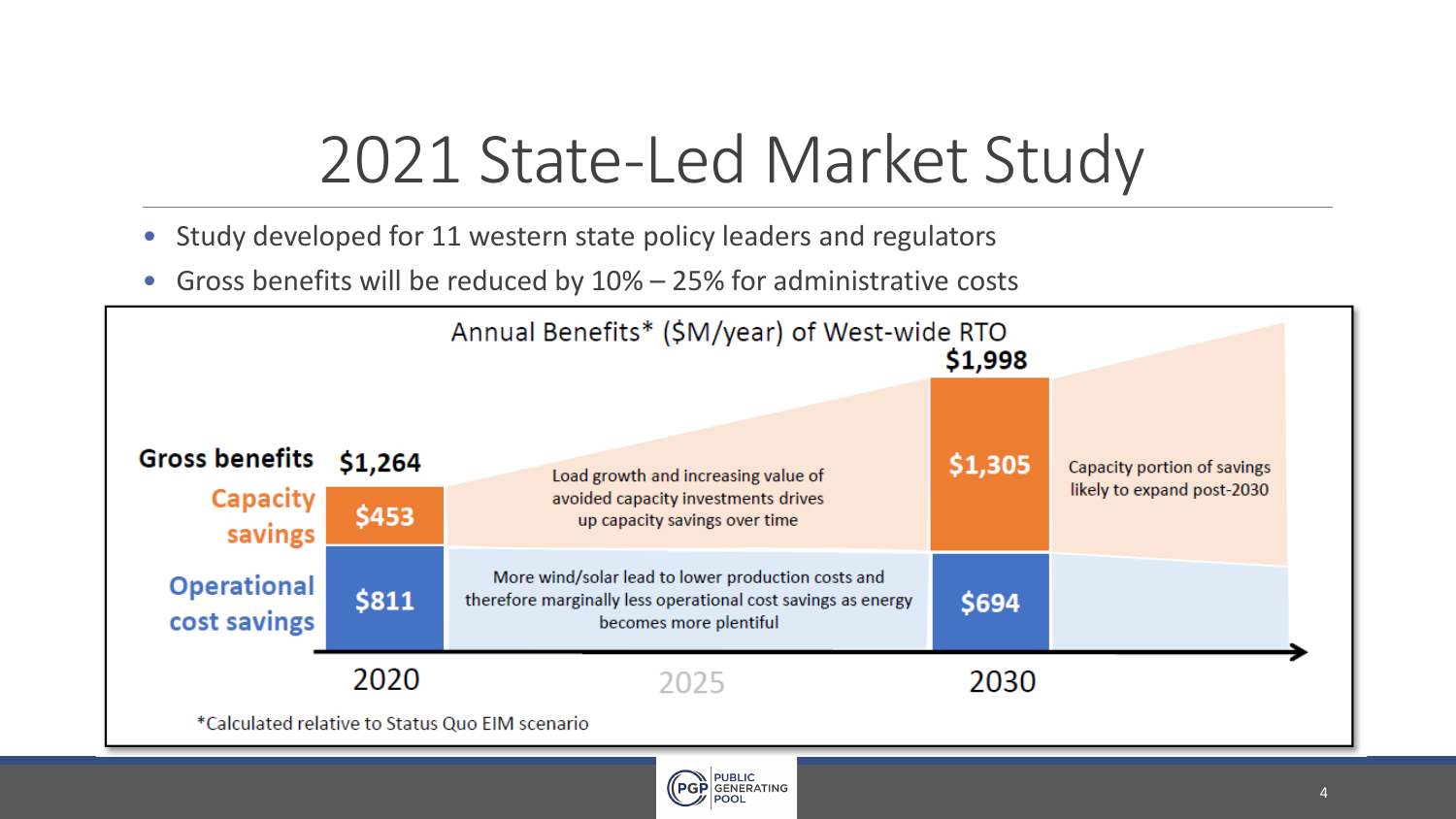#### 2021 State-Led Market Study

|                        | 2030 One Market RTO Annual Benefits |                            |                                  |                              |                         |  |
|------------------------|-------------------------------------|----------------------------|----------------------------------|------------------------------|-------------------------|--|
| California identified  | <b>State</b>                        | <b>APC Benefit</b><br>(SM) | <b>Capacity</b><br>Benefit (\$M) | <b>Total Benefit</b><br>(SM) |                         |  |
| with $2^{nd}$ greatest | AZ                                  | \$59                       | \$117                            | \$176                        |                         |  |
| benefit; highest       | CA                                  | \$288                      | \$190                            | \$478                        |                         |  |
| production cost        | CO                                  | \$62                       | \$98                             | \$160                        |                         |  |
| benefit                | ID                                  | (58)                       | \$88                             | \$80                         |                         |  |
|                        | МT                                  | \$10                       | \$36                             | \$46                         |                         |  |
|                        | NΜ                                  | \$43                       | \$70                             | \$113                        |                         |  |
|                        | ΝV                                  | (\$5)                      | \$50                             | \$45                         |                         |  |
| Washington             | OR                                  | \$80                       | \$127                            | \$207                        |                         |  |
| identified with        | UT                                  | \$43                       | \$56                             | \$99                         |                         |  |
| greatest benefit;      | WA                                  | \$102                      | \$449                            |                              | \$552 Estimated Ongoing |  |
| mostly capacity        | <b>WY</b>                           | \$19                       | \$23                             | \$43                         | Cost                    |  |
| benefit                | <b>TOTAL</b>                        | \$694                      | \$1,305                          | \$1,998                      | \$187-513               |  |

*"Alternative types of regional coordination could help achieve capacity benefits estimated in the study: Material capacity savings could be achieved under even the most limited market frameworks so long as the proper capacity sharing and operational programs are in place."*

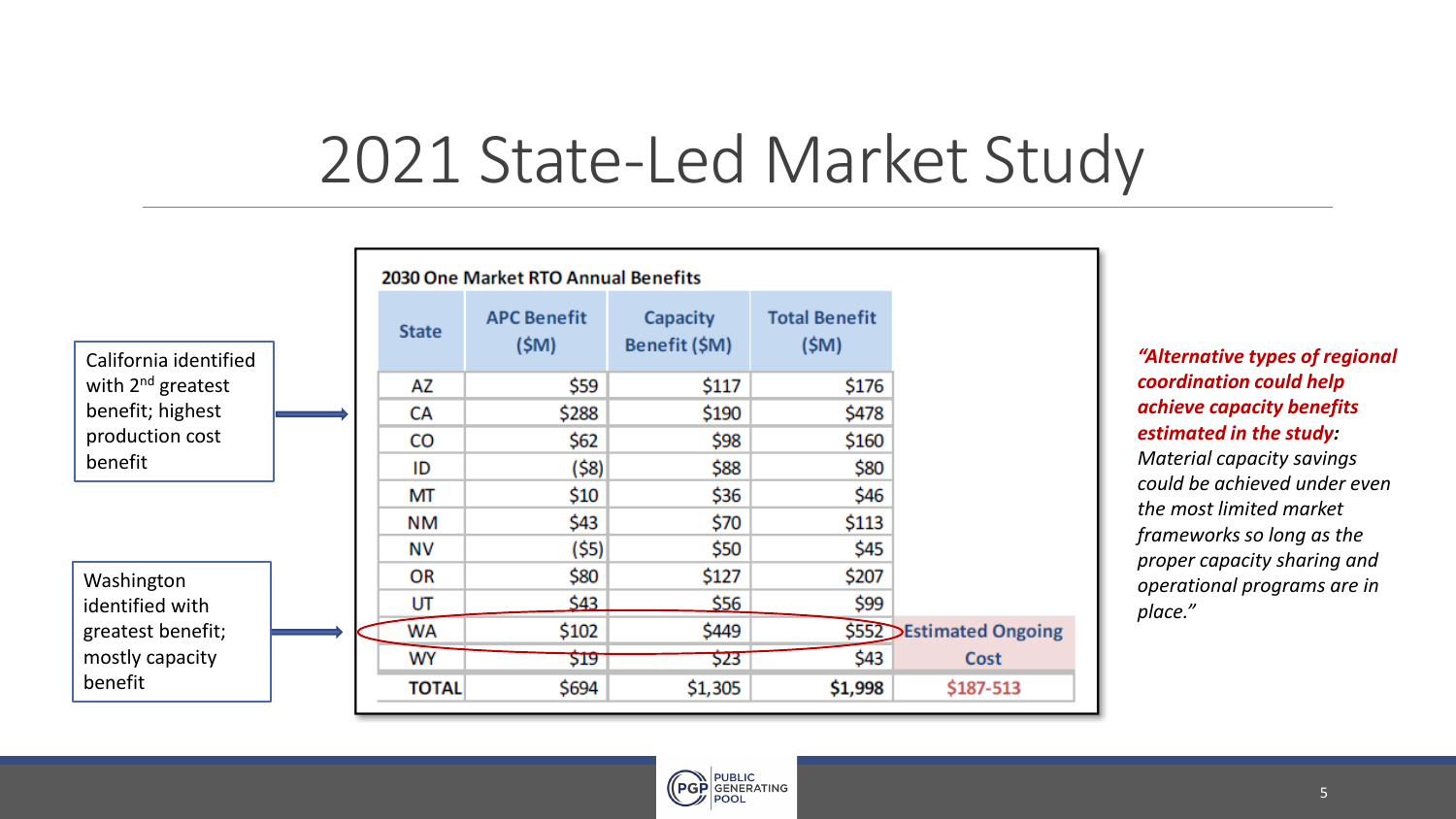# PGP Market Evaluation Study Purpose

- Estimate production cost benefits for three representative portfolios
	- ― Business-as-usual scenario assumes EIM participation for existing and planned EIM entities
	- ― Estimate benefits from participating in a day-ahead or RTO market with and without California
	- Consider near-term (2022) and future (2030) study horizons
- Methodology similar to the State-Led market study, but PGP's study…
	- Does not address capacity benefits
	- Uses a detailed multi-stage model that simulates operations and marketing
	- ― Utilized detailed modeling of individual hydro resources, where the State-Led study used generic hydro modeling





**Portfolio Production Cost** Fuel + VOM + Cycling Costs<sup>3</sup>



+ Market Purchase Cost Outside energy purchased to serve portfolio load



- Market Sale Revenue Excess energy from the portfolio sold at market price

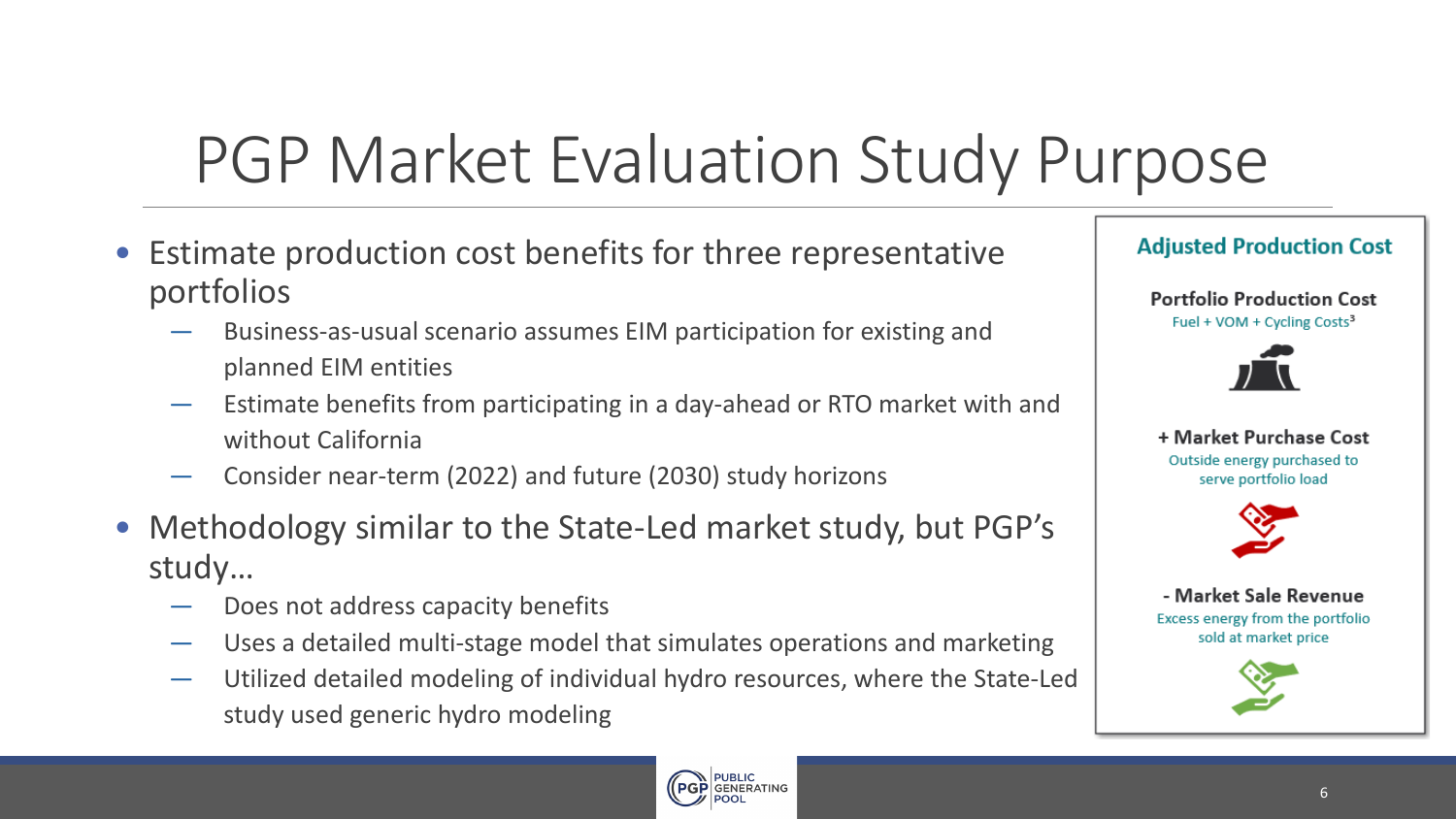# PGP Market Evaluation General Findings

- A new day-ahead or RTO market is likely to bring about material reductions in adjusted production costs for utilities that are similarly situated as the proxy portfolios
- On a \$/MWh of load basis, all portfolios see estimated benefits from day-ahead market and RTO markets
	- ― RTO market option appears to offer additional benefits from the day-ahead market
	- ― Results show benefits across a wide range of sensitivities
- Degree of benefits are highly sensitive to the pricing assumptions and resource mix
	- Differences with/without CA in the market footprint are inconclusive
- Operational savings is only one element of the overall cost and benefits. This study did not explore the other elements but identified them on the following slide

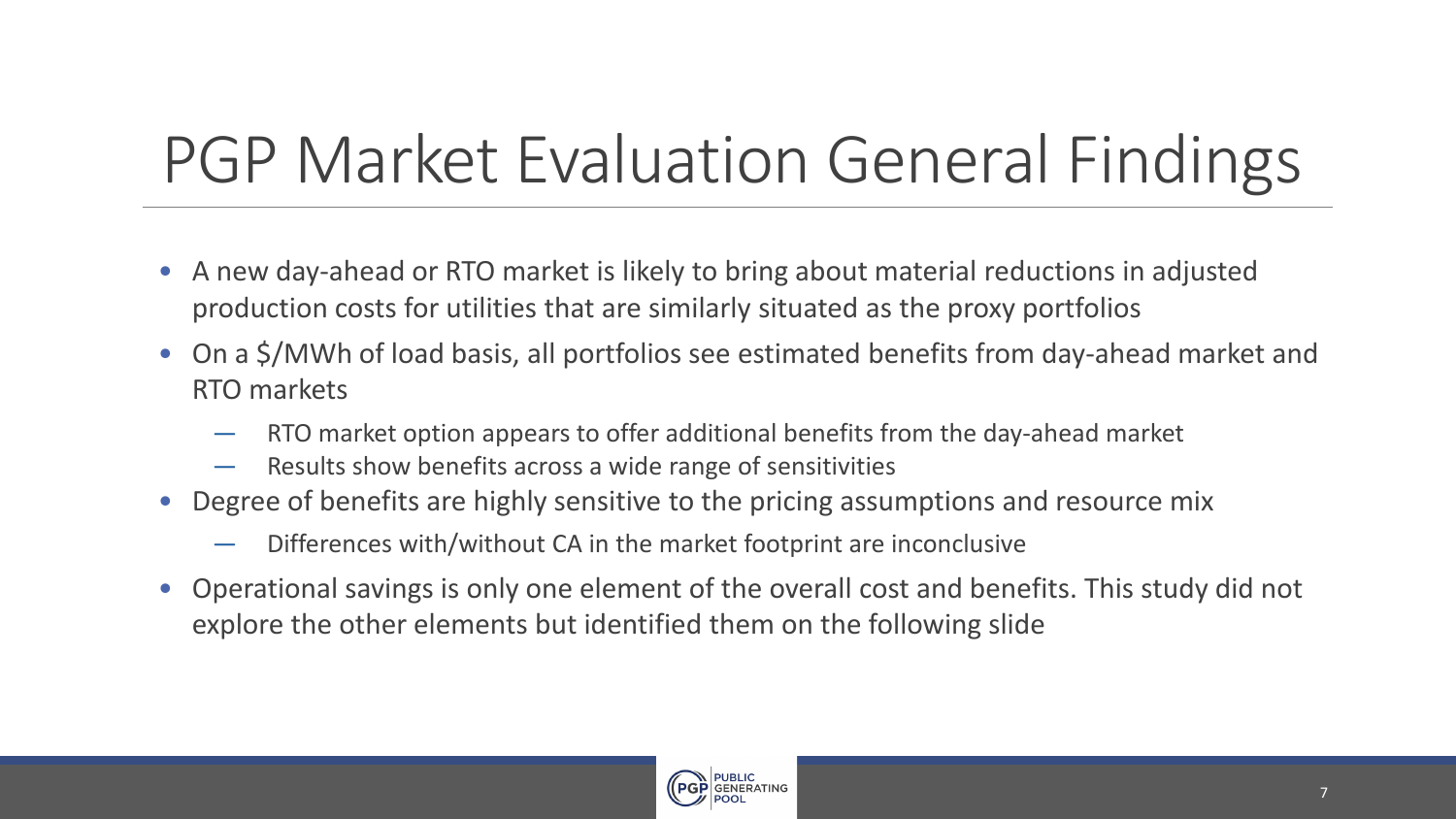# A Wider Look & Context for this Study

|                                                                    | <b>Day-Ahead Market</b>                                                                               | <b>RTO</b>         |  |  |  |
|--------------------------------------------------------------------|-------------------------------------------------------------------------------------------------------|--------------------|--|--|--|
| <b>Operational Savings</b>                                         | This study show all portfolios accrue operational benefits<br>under both DAM and RTO market scenarios |                    |  |  |  |
| <b>Capacity Savings from Shared RA Planning</b>                    | Not studied, but State Led Market study informs this issue                                            |                    |  |  |  |
| <b>Benefits from BA Consolidation</b>                              | None                                                                                                  | Not studied        |  |  |  |
| <b>Policy-driven Resource Procurement Savings</b>                  | Not studied                                                                                           | Not studied        |  |  |  |
| <b>Reliability benefits</b>                                        | Not studied                                                                                           | Not studied        |  |  |  |
|                                                                    |                                                                                                       |                    |  |  |  |
| <b>Ongoing Market Administration</b>                               | \$0.15-0.45/MWh                                                                                       | \$0.33-0.90/MWh    |  |  |  |
| <b>Cost Shifts from Single Transmission Rate</b><br>(Joint Tariff) | N/A                                                                                                   | Not studied        |  |  |  |
| <b>Cost Allocation of New Transmission</b>                         | N/A                                                                                                   | <b>Not Studied</b> |  |  |  |
|                                                                    |                                                                                                       |                    |  |  |  |

Not studied

**Market Startup Costs** 

Not studied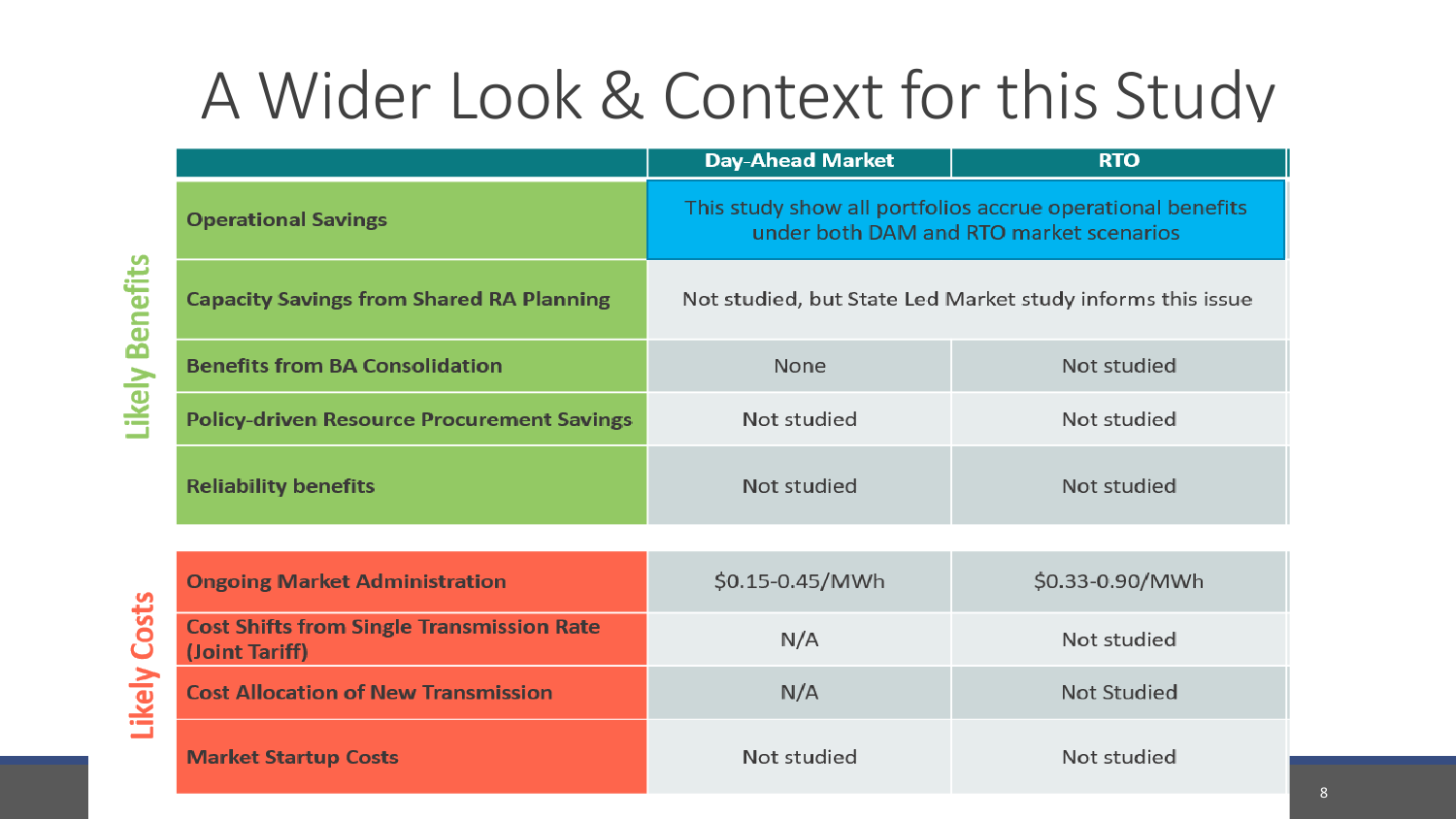

Public Studies and PGP staff contact information can be found at:

Publicgeneratingpool.com

### Utility Considerations

- PGP study was conducted on a portfolio basis and was not utility specific. Each utility will ultimately want to conduct their own system specific analysis.
- PGP study evaluated operational costs only. Other costs and benefits should be evaluated.
- There are other considerations outside of direct benefits and costs that should be considered; including governance and reliability.